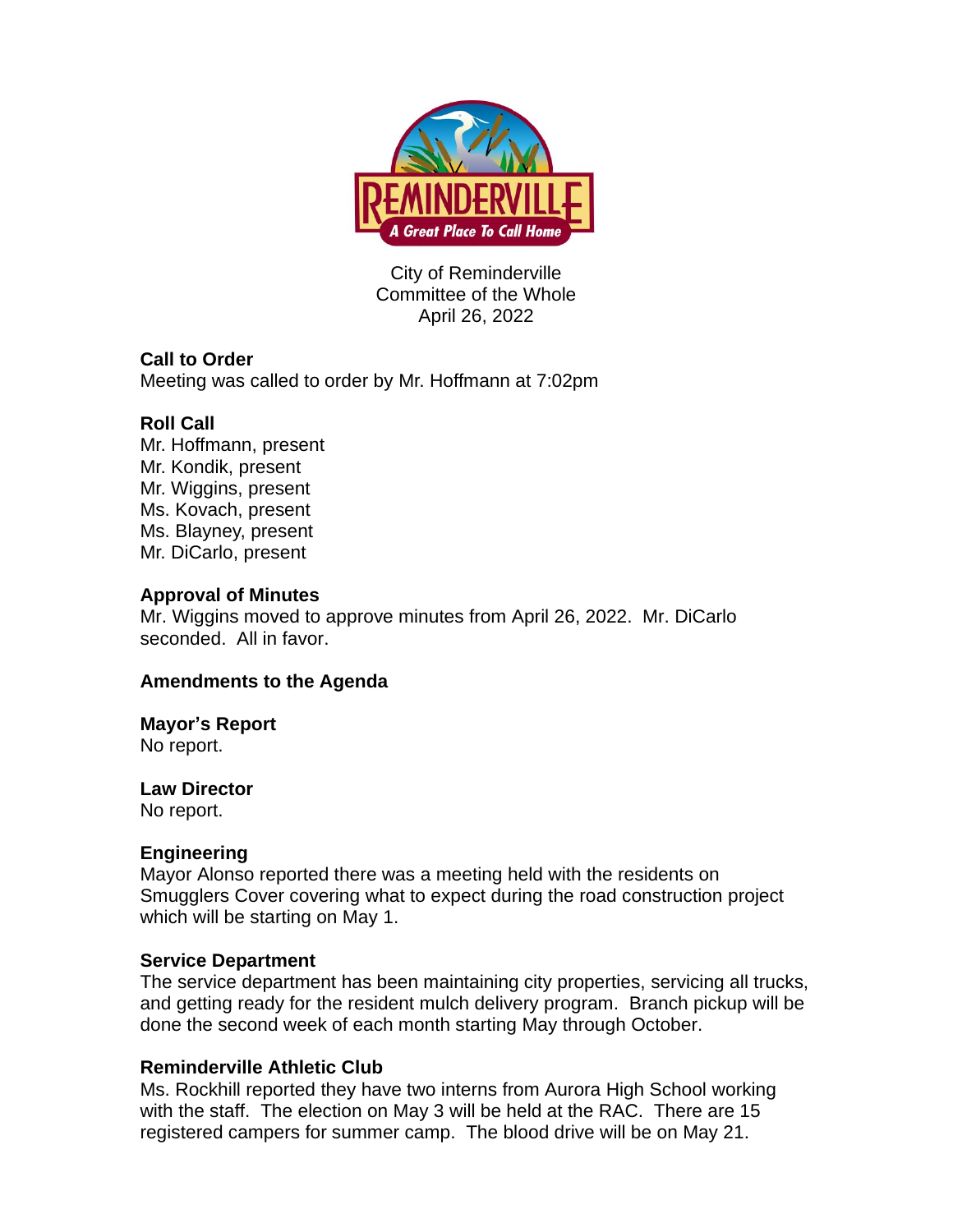#### **Finance Director**

Ms. Wordell reported additional funding will have to be appropriated for the police cruiser that is requested. She also reported the cost of the audit increased to \$33,000.

#### **Police**

No report.

#### **Fire**

No report.

## **ARB**

Mr. Kondik reported they approved one house, four decks, one porch, two fences, and one greenhouse. The next meeting is May 23 at 6:30pm.

**Planning & Zoning**

No report.

#### **Board of Zoning Appeals**

No report.

#### **Finance Committee**

Mr. DiCarlo reported they approved \$202,679.25 in payments. Next meeting will start at 6:00pm.

#### **Community Focus**

No report.

#### **Communications**

Ms. Blayney reported the art show will be done virtually. It will run May 23-June 6 with the awards presented at Family Fun Day on June 18.

#### **Long-Term Community Development**

No report.

## **Records**

No report.

#### **JEDD**

Mr. DiCarlo reported the next meeting is on June 7.

## **LEGISLATION:**

**ORDINANCE 16-2022:** AN ORDINANCE TO ADVANCE SEVEN HUNDRED THOUSAND DOLLARS AND 00/100 (\$700,000) FROM THE GENERAL FUND (1000) TO THE ROAD LEVY FUND (2902), AND DECLARING AN EMERGENCY. 1 st Reading. *Alonso*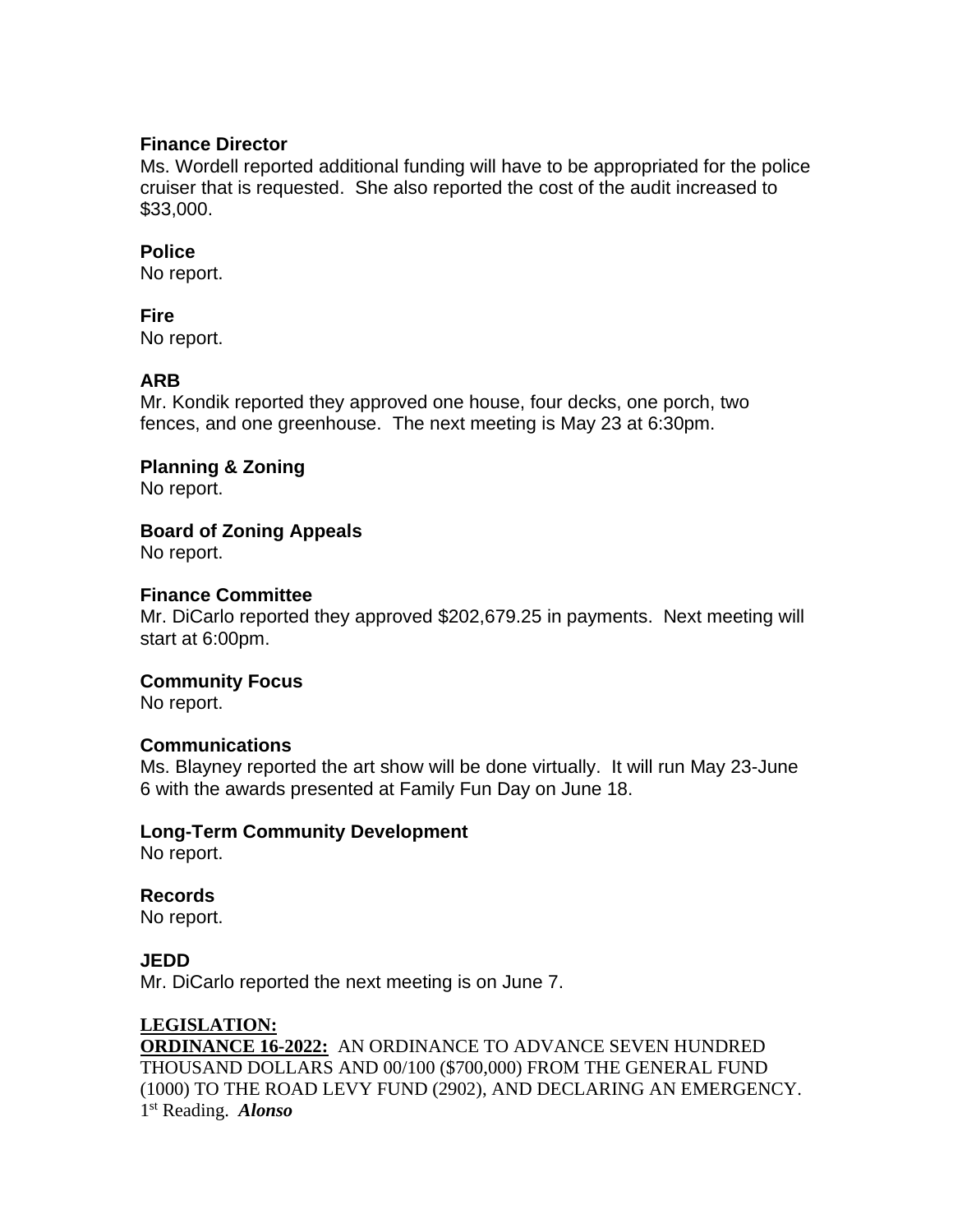**RESOLUTION 34-2022:** A RESOLUTION TO AUTHORIZE THE MAYOR TO ENTER INTO AN AGREEMENT WITH STATEWIDE FORD LINCOLN FOR THE PURCHASE OF A 2023 FORD POLICE UTILITY INTERCEPTOR FOR A SUM NOT TO EXCEED FIFTY-SIX THOUSAND THREE HUNDRED SEVENTY-TWO DOLLARS AND 00/100 (\$56,372.00). 1 st Reading. *Alonso*

## **Old Business**

Mr. DiCarlo stated he contacted the Ohio Ethics Commission regarding the financial disclosures that elected city officials must submit. He and Mr. Wiggins were elected when Reminderville was a village so they do not have to submit financial disclosures. Mr. Hoffmann, Mr. Kondik, Ms. Kovach, and Ms. Blayney were elected after the status changed to a city so they are required to submit financial disclosures by May 16.

## **New Business**

Mayor Alonso began the discussion regarding golf carts in the neighborhoods. He stated he has been approached by about 15 people in Aurora Shores who want to be allowed to drive their golf carts on the roads. There are residents currently driving their golf carts on the side roads and allowing their young children to drive the golf carts. He feels if Council decides to allow it, they should have requirements such as age restrictions, seat belts, headlights, backlights, windshield, be insured, and need to register at the police station. Mr. Wiggins stated the state law covers all of those things including golf cart drivers must be at least 16 years old and licensed just like a car. If someone were to put a child in their golf cart, they must be in a car seat just like a car. It can only be driven on a street with a speed limit of 35 or less. Ms. Lohan said they could change it to only driving on a street with a speed limit of 25 or less. The choice is to prohibit them completely or to regulate them very closely for the safety of those who drive them and for those sharing the road. Golf cart drivers would be subject to charges same as a car driver relating to drinking and driving or not having a child in a car seat. Ms. Blayney asked if it is necessary to add more regulations if there are regulations already specified in the state law. She said the police department can be enforcing them now as under state law. Mayor Alonso said they are not required by the state to have a plate or registration sticker. Ms. Lohan said they could add a required inspection and registration fee through the police department. Ms. Blayney commented she doesn't want to overregulate. Ms. Lohan stated there are different requirements in the state law for a low-speed vehicle that doesn't go faster than 20 mph and municipalities can enact additional requirements for safety reasons. If a vehicle doesn't go faster than 20 mph, it does not have to go through the BMV for registration but they would have to go to the police department to register. Ms. Lohan will do more research and prepare documents for Council to review. They all agreed safety is the number one priority with all drivers and especially as summer arrives with more kids playing outside.

# **Adjournment**

Mr. Wiggins moved to adjourn. Mr. DiCarlo seconded. All in favor. Meeting adjourned at 7:59pm